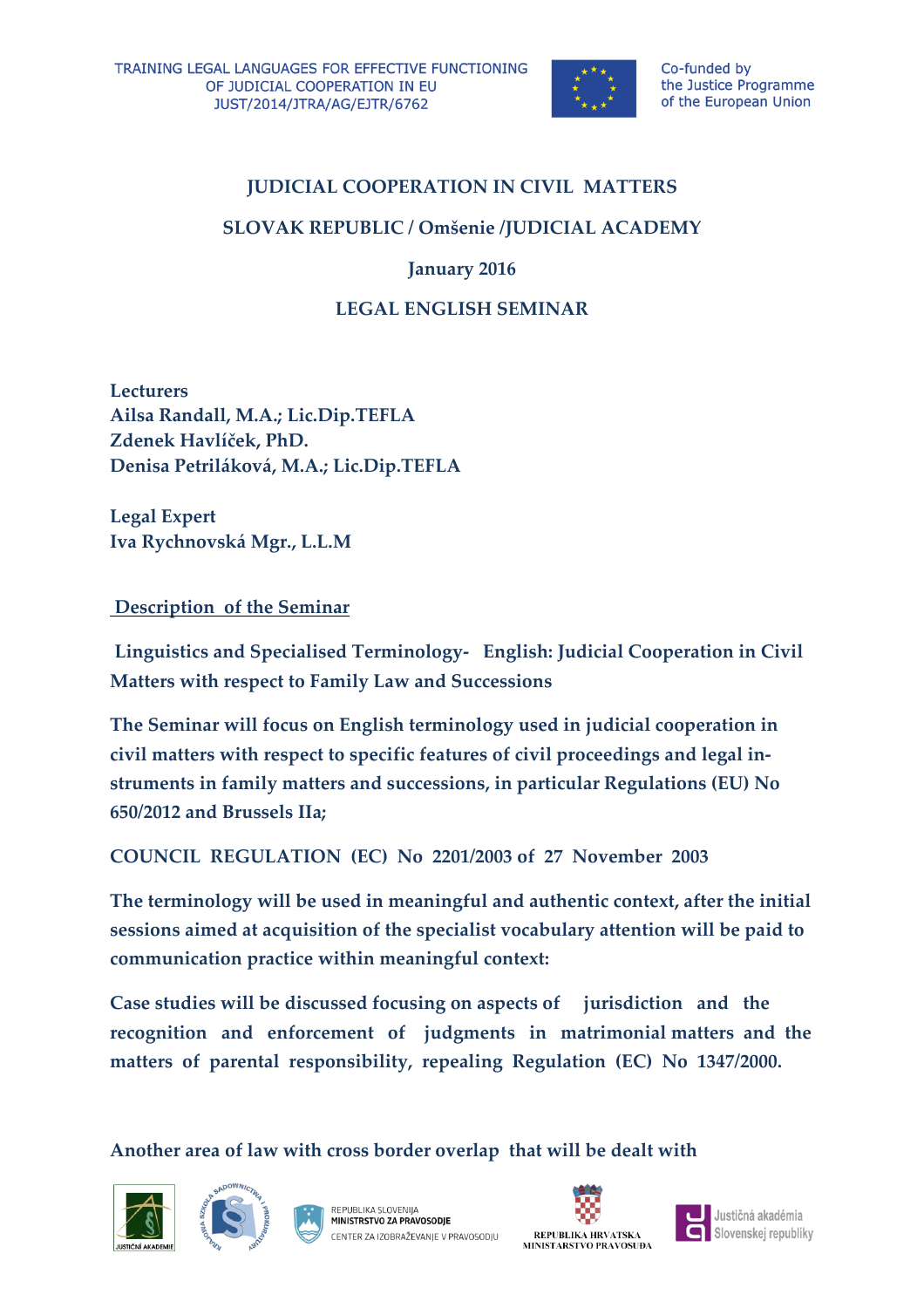

**REGULATION (EU) No 650/2012 OF THE EUROPEAN PARLIAMENT AND OF THE COUNCIL of 4 July 2012**

**on jurisdiction, applicable law, recognition and enforcement of decisions and acceptance and enforcement of authentic instruments in matters of succession and on the creation of a European Certificate of Succession - within which again linguistic input, opportunity to practise all communication skills and deliver a short presentation will represent part of the seminar.**

**The Seminar will be delivered by qualified Legal English Lecturers who are reknown qualified linguists with long term experience in the field of such seminars and who use interactive methodology engaging learners and participants of a variety of attitudes and learning styles.**

**The participants will be working in two groups based on their communication ability and learning curve and humanistic approach will be used as in integral part of the methodology but emphasis will be placed on speaking both controlled and semi controlled speaking with aim towards free speaking.**

**The lectures will make sure you work with both groups at some point to enable the participants to experience variety of accents and teaching styles and the legal expert involved will initiate discussion on the relevant points with practical insight into the area of law concerned.**

**There will be a short relevant lexical test at the end of the Seminar making sure the output of the Seminar related to acquisition of specialist terminology is measurable but the vocabulary items to be tested will be thoroughly revised and practiced within a variety of tasks.** 

## **The Seminar will include**

- **Exercises aimed at acquisition of new lexical items**
- **Pronunciation exercises aimed at all pronunciation features including intonation and word and sentence stress**
- **Listening and comprehension exercises based on authentic videos followed by a discussion session**









Justičná akadémia